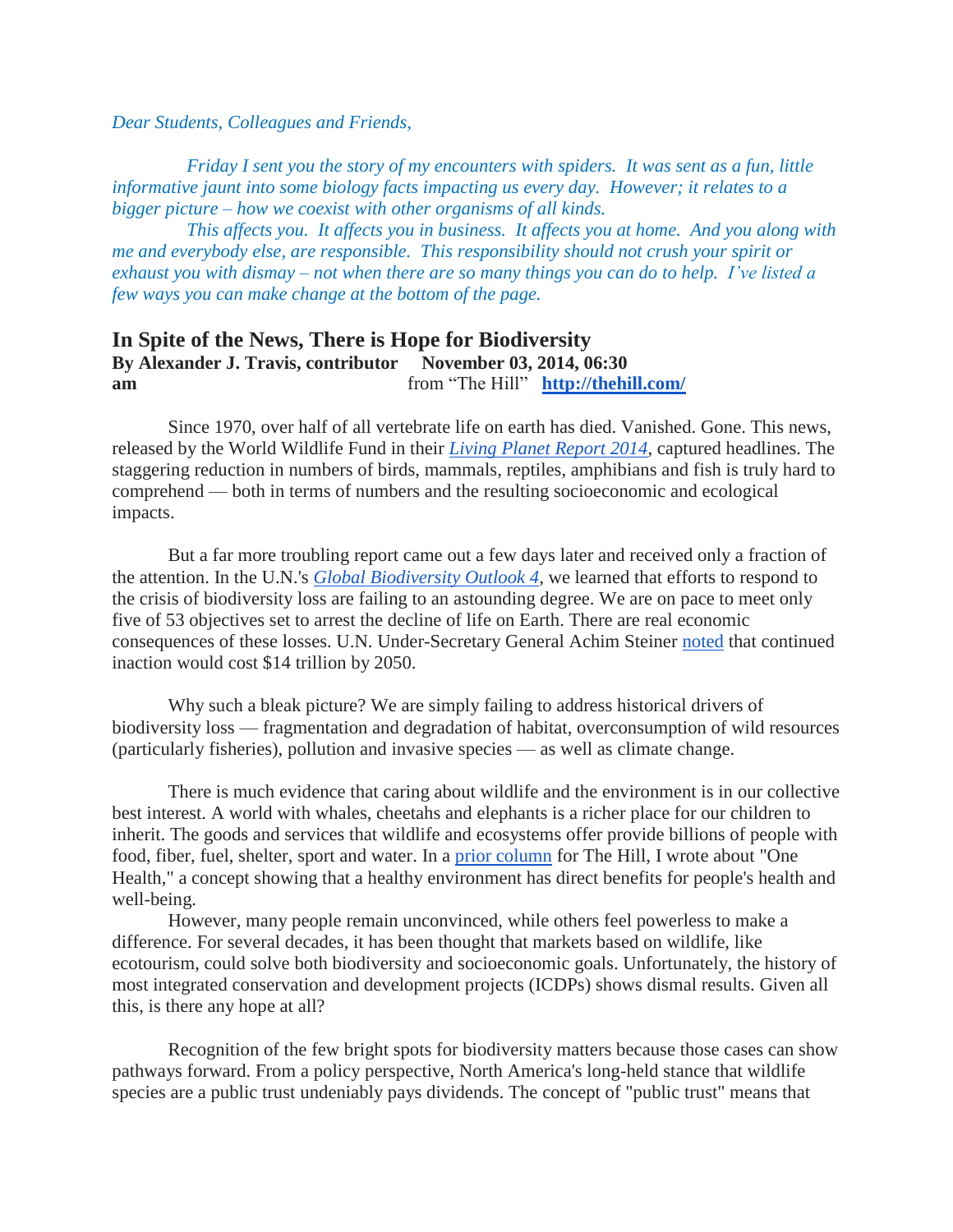you — yes, you — own the wildlife here in the U.S. People have democratic access to hunting and fishing within reasonably regulated limits and without having to be wealthy landowners. Mutual interests make allies out of fishing/hunting groups and wildlife organizations, as evidenced by [recent support](http://thehill.com/policy/energy-environment/220273-325-sporting-groups-back-obamas-climate-rule) for President Obama's proposed climate change and pollution policies from over 300 chapters of hunting and fishing organizations representing millions of Americans.

Yet North American policies don't apply to many of the nations where species are most diverse and being hit the hardest. In these settings, new approaches are needed that turn the ICDP concept on its head and use the strength of sustainable markets that are not based on wildlife to achieve conservation goals at a scale that has true impact.

One example, [Community Markets for Conservation](http://www.itswild.org/) (COMACO) was founded by Dale Lewis in Zambia. In one of the world's poorest countries, COMACO's cooperative agribusiness serves 100,000 households across the Luangwa Valley watershed. By improving farming practices, diversifying crops to promote resilience against erratic rainfall, and adding value to crop products (e.g., jointly making peanut butter instead of individually selling peanuts), COMACO strives to reduce deforestation for farmland and the need to harvest bushmeat or make charcoal to cope with chronic poverty and hunger.

In Otjiwarongo, Namibia, Laurie Marker founded the [Cheetah Conservation Fund](http://cheetah.org/) (CCF) to save a species whose population has been in free-fall. Here, farmers once killed cheetahs to avoid predation of their livestock. CCF reduces this perceived risk by giving farmers Anatolian shepherd dogs to protect their flocks. Simultaneously, CCF is launching products such as "Cheetah Country Cheese" to provide additional income streams with value added based on coexistence with predators. They also seek to restore up to 10 million hectares of grassland through sustainable harvesting of encroaching thornscrub — a habitat equally unsuitable for cattle and antelope, as well as cheetahs — to make a biofuel log. These efforts are designed to provide jobs, improve the number and quality of cattle that can be raised on a given property, reduce the need for charcoal and improve habitat for multiple wildlife species.

In these examples, two very different organizations adopted a common strategy of using sustainable food and energy markets to have impact at scale. And as a lesson for us all, they show us the power that single individuals with vision and commitment to that vision can have. Perhaps there is hope after all.

*Travis is faculty director for the environment at Cornell University's [Atkinson Center for a](http://www.acsf.cornell.edu/index.php)  [Sustainable Future,](http://www.acsf.cornell.edu/index.php) and is an associate professor of Reproductive Biology & Wildlife Conservation at Cornell's [Baker Institute for Animal Health](http://www.vet.cornell.edu/baker/) at the College of Veterinary Medicine. Views expressed in his column are his alone and do not represent those of these institutions.*

 *So what can you do? How can you make a difference? Here are a few ways you can help staunch the flow of species exiting our planet.*